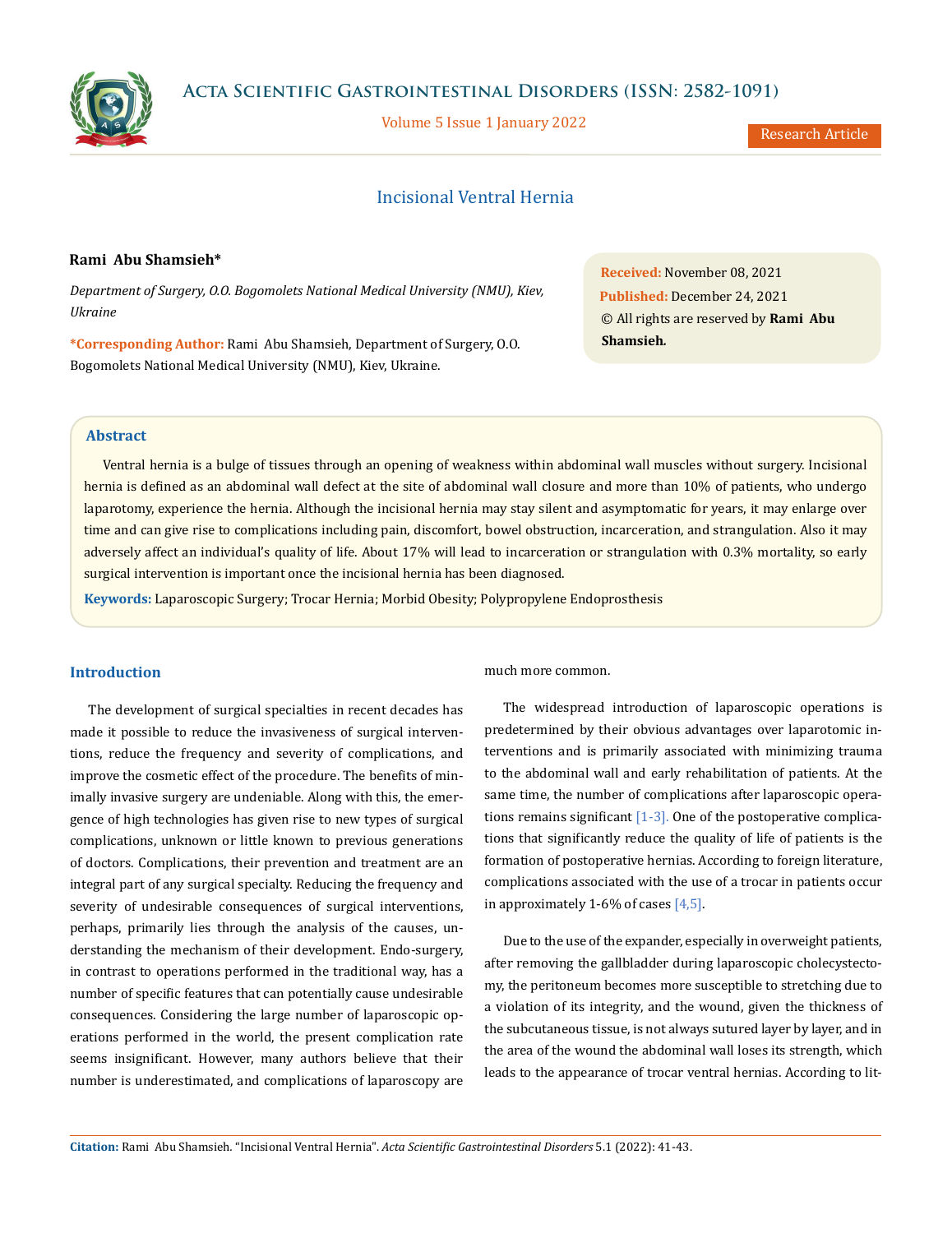erature data, trocar hernias occur in 0.23% of cases at the site of a 10 mm port, in 1.9% of cases at a 12 mm port and in 6.3% of cases at a 20 mm port. These figures increase markedly to 12% for obese patients with a body mass index greater than 30 kg/m<sup>2</sup>[1,3].

Surgical treatment of hernias refers to reconstructive surgery, which always requires a special constructive approach and the search for more advanced, different from the usual methods of operation.

#### **Purpose of the study**

To determine the factors influencing the formation of trocar hernias, to develop methods for their prevention.

#### **Materials and Methods**

Since 2017, at the clinical bases of the Department of Surgical Diseases and New Technologies, 14 patients with postoperative ventral hernias that have arisen after laparoscopic interventions have been operated. The overwhelming majority of patients were women - 11 (78.6%), there were 3 men (21.4%), all patients were between 33 and 70 years old. In the course of the retrospective analysis, it was found that the largest number of patients with postoperative ventral hernias is a group of patients - 10 people (71.4%), who had previously undergone laparoscopic cholecystectomy. 3 patients had a history of gynecological operations, 1 - diagnostic laparoscopy. The hernial defect, as a rule, was localized in the paraumbilical region (at the place of introduction of a 10 mm trocar, from where the gallbladder was removed). In 6 patients from this group in the postoperative period, various kinds of inflammatory complications from the access side were noted in the form of infiltration of the surgical wound or its suppuration. The appearance of a hernial protrusion was noted in the period from 2 to 12 months of the postoperative period. The dimensions of the hernia orifice ranged from 1.5x1.5 cm to 5.5x5.5 cm. Overweight and morbid obesity (BMI> 30 kg/m²) occurred in 9 patients (69.2%). 11 (78.6%) patients had reducible incisional ventral hernias, 3 (21.4%) patients had irreducible incisional ventral hernias. We did not observe any cases of infringement, and all patients with trocar hernias identified by us were operated on in a planned manner. Routine surgical interventions were performed under local infiltrative anesthesia (12) or combined endotracheal anesthesia (2).

All patients underwent routine surgery underwent hernia repair with plastic surgery of the anterior abdominal wall using a mesh xenograft using the onlay technique. Polypropylene meshes were used with fixation of the endoprosthesis with a prolene thread with separate interrupted sutures. A follow-up examination of patients up to 5 years after surgery revealed no recurrence of hernias.

# **Having analyzed the frequency and causes of the formation of trocar after**

laparoscopic hernias, we came to the conclusion that some factors predisposing to the appearance of hernias (old age, obesity, functional insufficiency of connective tissue) cannot be influenced by the surgeon, but they must be remembered and taken into account when choosing operational tactics. When using large-diameter instruments during laparoscopic interventions (trocars, evacuators, retractors, etc.), wound infection in the trocar insertion zone and removal of the removed organ or tissue, as well as unsatisfactory suturing of the aponeurosis at the site of the access made, prevention of herniation is necessary. For the prevention of surgical wound suppuration, we consider it necessary: to exclude contact of the removed organ with the subcutaneous tissue of the wound canal, as well as adequate antibiotic therapy in patients operated on for acute surgical diseases.

Much attention should be paid to the method of closure of the trocar wound. We paid attention to the fact that the majority of patients (69.2%) with trocar hernias were overweight and morbid obesity. When using the standard technique of suturing trocar wounds in obese patients, one of the most important conditions is often not observed - the comparison of homogeneous tissues, as a result of which the maximum strength of the connection is absent. This is due to the inconvenience of manipulation in the wound during its suturing: a small area and a large depth of the wound, inadequate visual control from the side of the wound. Since 2005, we have been using a method of preventing trocar hernias in patients with overweight when performing laparoscopic cholecystectomy. The essence of the method is as follows. Trocar laparocentesis and cholecystectomy are performed. Taking into account the high risk of infectious complications in obese patients from the operating approaches, during evacuation of the gallbladder, in order to exclude contact with the wound canal, a 20 mm dilator is used (RF patent for utility model No. 58893, 2006), which is installed at the trans umbilical point. Then the expander is removed to remove the gallbladder. A round explant with a diameter of 2.5-3 cm is cut out of a polypropylene mesh, which is placed over the aponeurosis

42